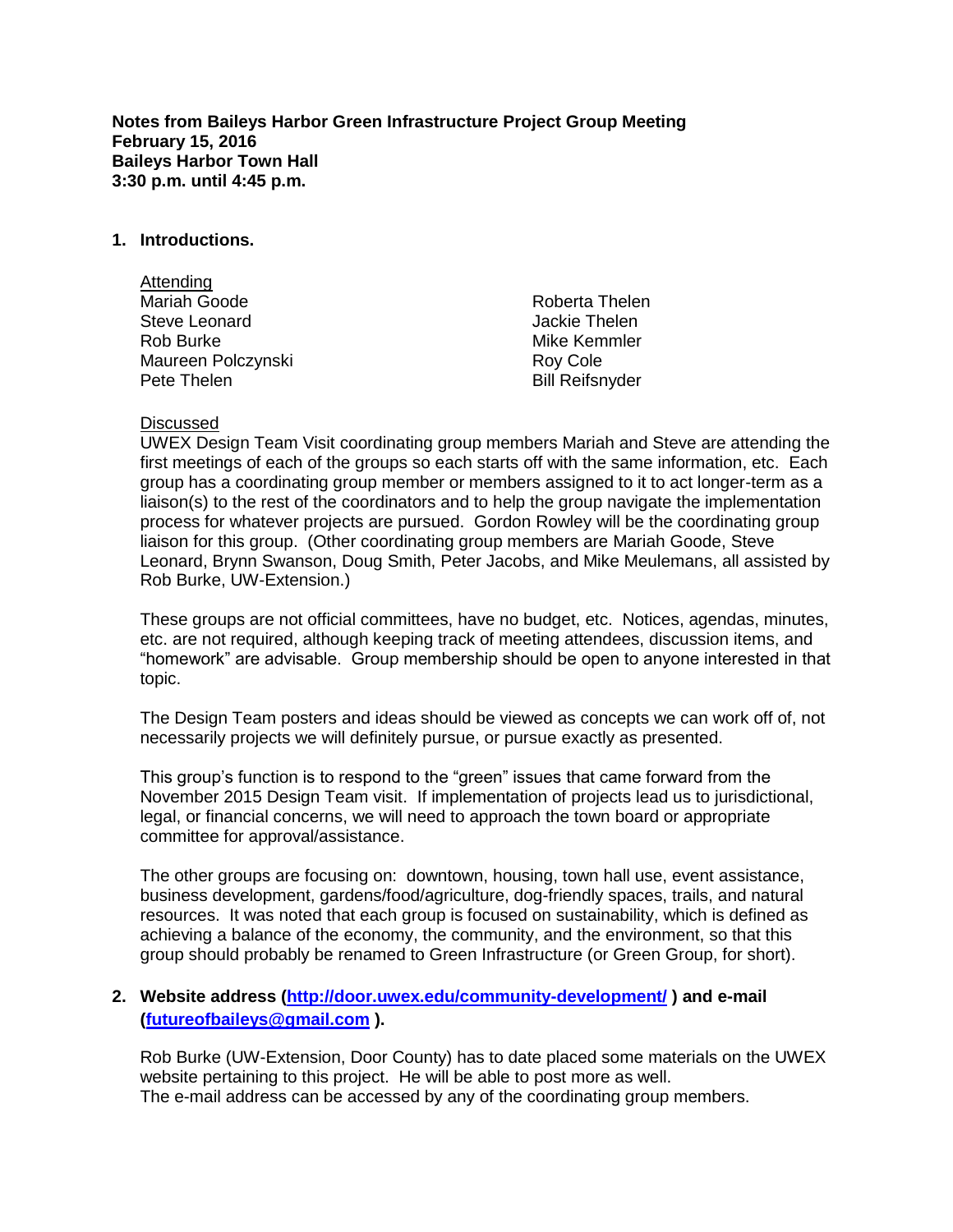## **3. Volunteer to be the "organizer."**

Bill Reifsnyder volunteered to be the person who convenes the group's meetings.

#### **4. Volunteer to be the "secretary."**

Maureen Polczynski volunteered to be the person who develops the notes of the group's meetings.

# **5. Review of relevant portions of Design Team visit summary, posters, and Friday evening input results.**

The group reviewed the concepts which came out of the Design Team visit. Everyone agreed the Design Team had done a good job.

# **6. Discussion on projects, resources available, prioritization, timeline for action items, who needs to be involved with decision-making, etc.**

Conversation initially related to the importance of our work remaining transparent to the community. Discussion followed regarding utilizing the *DOOR COUNTY ADVOCATE* and *THE PULSE* to keep the community informed and invite any interested citizens to become involved. The group member leading our meetings could also be responsible for e-mailing Brynn regarding any upcoming meetings or substantive work we are doing.

Some projects have already begun, such as exercise classes now being held at the town hall. This also exemplifies the energy of the Design Team weekend driving a grass roots initiative that very quickly came into place.

Discussion moved to how we go about defining and maintaining "our small town character," which was highly valued at the public input session. This includes preservation of historic registry sites (there are at least six downtown), learning about and coordinating with the historical society, exploring design standards for new construction, etc. It was noted that all of the groups need to be mindful of these issues as they move forward on project implementation, but that the Downtown group will be the group primarily charged with looking at this issues.

Roy identified wind energy as a preferred interest, which also interests others in the group. Everyone agreed with the suggestion that we need some short-term objectives to show that we are making progress, though. In looking at the Design Team Posters, it appeared that issues were delineated into projects, i.e., recycling, and community education, i.e., green energy sources and options. Starting with something like recycling would give us quick, measurable results. Bill has done some leg work on recycling by contacting Steve Estes at Advance Disposal. Bill was told that Baileys Harbor is one of the last communities in Door County to have a recycling program with Advance Disposal. Recycling is no longer sorted, so this makes it very easy for the user. If it is recyclable, it all goes in one bin. Advance Disposal has a plant that does the sorting. Steve Estes told Bill that setting up a recycling program would save the town money. Bill will get more succinct information regarding this savings. He was also told that, historically, tourists are excellent recyclers and that more tonnage saves money for the community, so offering this service to tourists would be cost